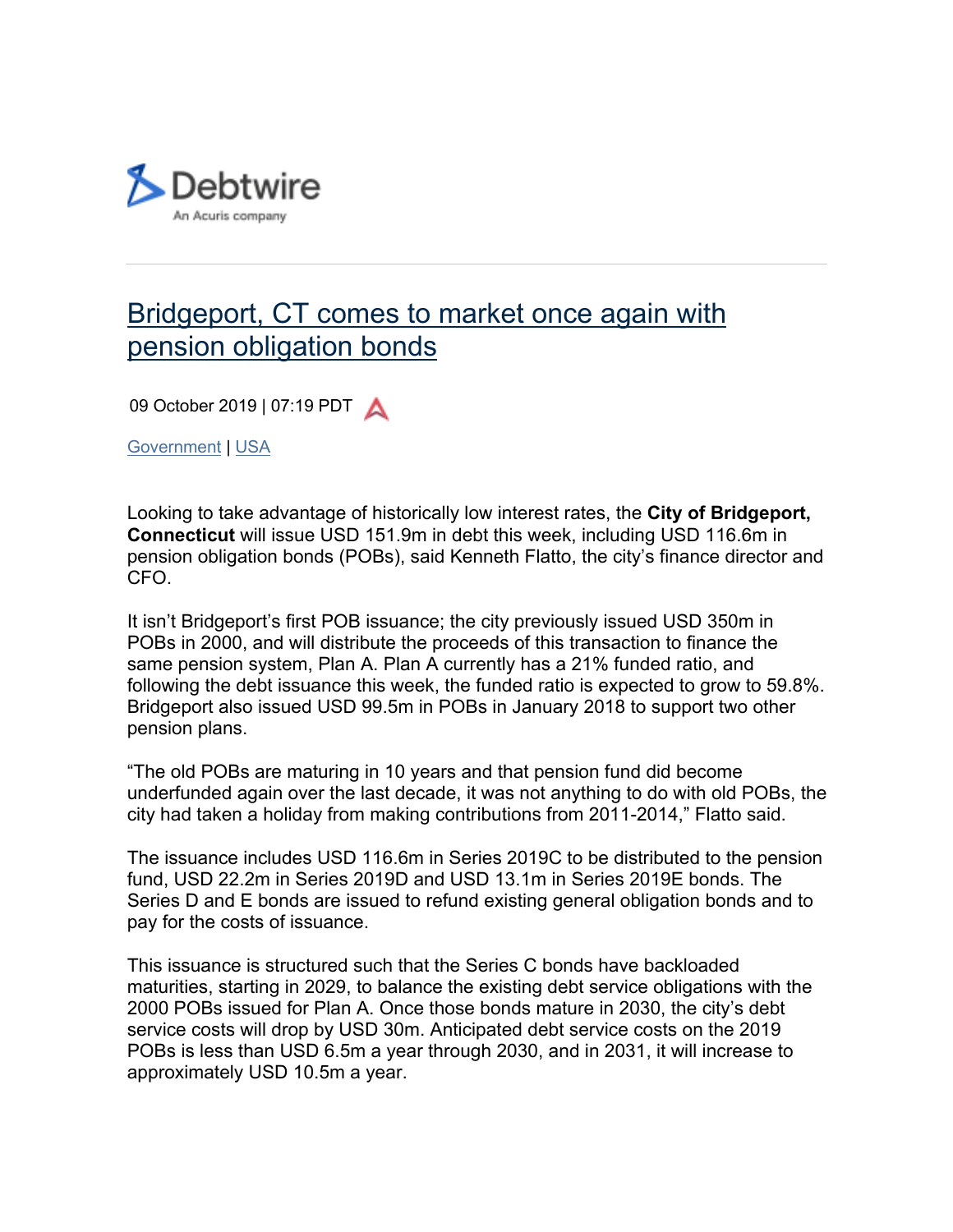"It helps offset a net unfunded liability, it adds some debt on the debt, but it diminishes rapidly when the old POBs mature," Flatto said. "It's a way to clean up the balance sheet, a smart financing mechanism to save the city money, help the pension plan to stay whole … with a modest impact on our debt structure."

The city expects to save USD 3.6m over 25 years, according to the state's Office of Policy and Management (OPM).

POBs are discouraged by the Government Finance Officers Association, a national professional association of public finance officials.

"Pension and health-care related costs are growing so fast that POBs are one of several difficult options to cover these costs," said Jon Schotz, managing partner at Saybrook Fund Advisors. "But I don't know why issuers would do POBs, if you look over time, they haven't worked. It's very rare that municipalities can invest pension assets and see a return at a rate higher than their borrowing costs without taking on more risk."

The arbitrage risk associated with POBs is somewhat neutralized because of the low rate environment, which means market conditions are in the city's favor, Flatto said.

"We've been averaging 8% on the investment portfolio in the last decade, and even over the last 15 years, 7.5% including the recession," Flatto said. "The spread of what we'll earn on the return, versus the financing on the low interest cost is advantageous to the city and the pension plan."

Bridgeport anticipates investment returns of 6.5%, and the OPM estimates the city will be able to get the transaction done with a true interest cost of 3.99%, subject to market conditions.

"Despite the impairment of POBs in bankruptcy, the market is willing to take the credit risk because of a lack of supply and high demand for yield," Schotz said.

The issuance will help the city manage its expenses in the future, Flatto said.

"If we don't do anything, our required contributions ramp up rapidly, so this allows us to keep contributions level," Flatto said.

## **Partially funded**

Bridgeport has four pension plans: Plan A, which will receive the distribution of the bond proceeds, Police Retirement Plan B, Firefighters' Retirement Plan B and the Janitors' and Engineers' Retirement Fund.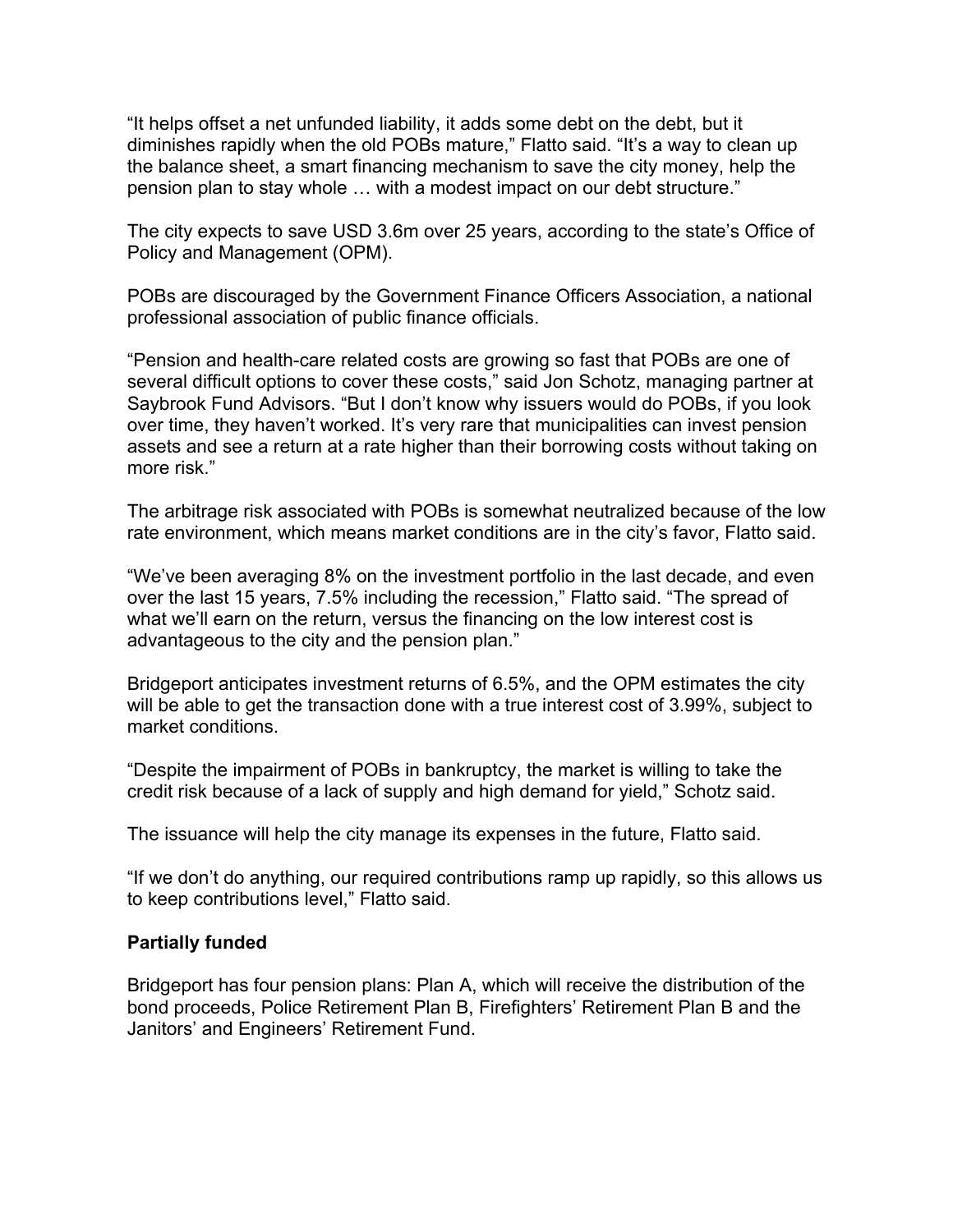The net funded ratio of the city's four pension plans is 39.13%, according to the FY18 Comprehensive Annual Financial Report (CAFR). The city's fiscal year begins 1 July.

The Police Retirement Plan B and Firefighters Retirement Plan B have funded ratios of 81.2% and 102.9%, respectively. The city issued USD 99.5m in POBs in January 2018 to prepay unfunded liabilities associated with those plans.

The plan receiving the distribution of the 2019 bond proceeds, Plan A, is closed, and the average age of beneficiaries is 79 years. It has a funded ratio of 21% as of FY18. The Series 2019C distribution will increase the funded ratio to 59.8% in FY20, and a 100% funded ratio is expected by 2037, according to OPM, assuming a 6.5% rate of return. Even if investment returns total 4% through the life of the debt, the funded ratio is expected to total 97.5% in 2037.

The city previously issued USD 350m in POBs in 2000 for Pension Plan A. Annual debt service is approximately USD 33m a year and remain outstanding for another 10 years.

Plan A is severely underfunded for a variety of reasons, including severe market downturns, an overly optimistic rate of return assumption, and a failure to fund the actuarially determined employer contribution, according to OPM.

Between 2011 and 2014, the city did not make annual required contributions (ARC), though it has made full ARC payments since FY15.

"A deposit of USD 120m will stabilize Pension Plan A and preserve its capacity to continue to pay benefits to its 650 beneficiaries," according to OPM. "However, given the city's past experience in issuing POBs and funding Pension Plan A, several considerations are critical to success of this new plan."

"The issuance of POBs is a serious undertaking with potential benefits and risks to the city," according to OPM.

Bridgeport has USD 760.7m in general obligation debt outstanding.

Bridgeport is rated Baa1/stable by Moody's Investors Service and A/stable by S&P Global Ratings and Fitch Ratings.

by Maria Amante

View article on Debtwire